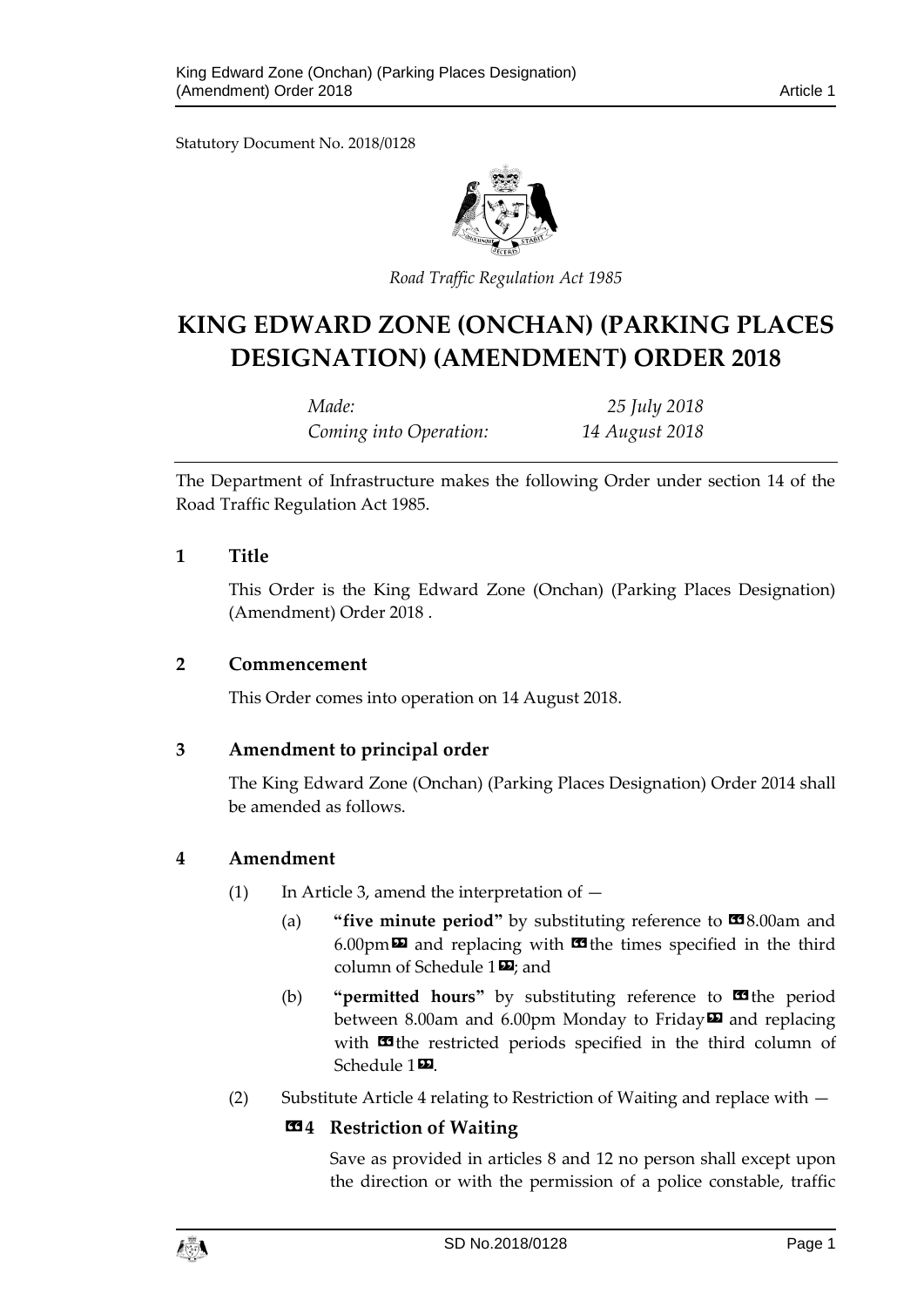Article **4**

warden or parking controller in uniform, cause or permit any vehicle to wait in a disc parking space on the sides of road specified in the first and second columns of Schedule 1 during the restricted periods specified in the third column of that Schedule —

- (a) for a period longer than the restriction of waiting specified in the fourth column; or
- (b) if a period of less than 2 hours has elapsed since the termination of the last period of waiting (if any) by that vehicle on any sides of the road specified in Schedule 1. $\blacksquare$
- (3) In Article 6, substitute reference to  $\blacksquare$  article  $4\blacksquare$  and replace with  $\blacksquare$  the third column of that Schedule $\mathbf{D}$ .
- (4) In Article 9(1), substitute reference to  $\blacksquare$  article  $4\blacksquare$  and replace with **E** the fourth column of that Schedule **D**.
- (5) Substitute Article 11 and replace with —

# «**11 Special permits**

- (1) Nothing in Article 4 shall render it unlawful for any person to cause or permit any vehicle to wait on the roads specified in Schedule 1 during the restricted period where that vehicle is displaying a special permit issued by the Department in respect of that vehicle.
- (2) The Department may only issue a special permit to class A vehicles.»
- (6) Substitute Schedule 1 and replace with –

# **SCHEDULE 1**

#### **RESTRICTION OF WAITING**

#### [Article 4]

| 1 ROAD             | <b>2 SIDE OF ROAD</b> |      |                           | <b>3 RESTRICTED</b>  | <b>4 RESTRICTION</b> |
|--------------------|-----------------------|------|---------------------------|----------------------|----------------------|
|                    |                       |      |                           | <b>PERIOD</b>        | <b>OF WAITING</b>    |
| 1. King            | (a)                   |      | South-east side           | Monday to Friday     | 2 hours;             |
| <b>Edward Road</b> |                       | (i)  | from a point 17 metres    | $8.00$ am $-6.00$ pm | disabled badge       |
|                    |                       |      | opposite the western      |                      | holders 4            |
|                    |                       |      | kerbline of Royal         |                      | hours;               |
|                    |                       |      | Terrace for a distance of |                      | no return within 2   |
|                    |                       |      | 60 metres in a south-     |                      | hours                |
|                    |                       |      | westerly direction.       |                      |                      |
|                    |                       | (ii) | 21 metres north-east      | Monday to Friday     | 1 hour;              |
|                    |                       |      | from the boundary of      | $8.00$ am $-6.00$ pm | disabled badge       |
|                    |                       |      | the properties known      |                      | holders 2            |
|                    |                       |      | as Granville Villa and    |                      | hours;               |

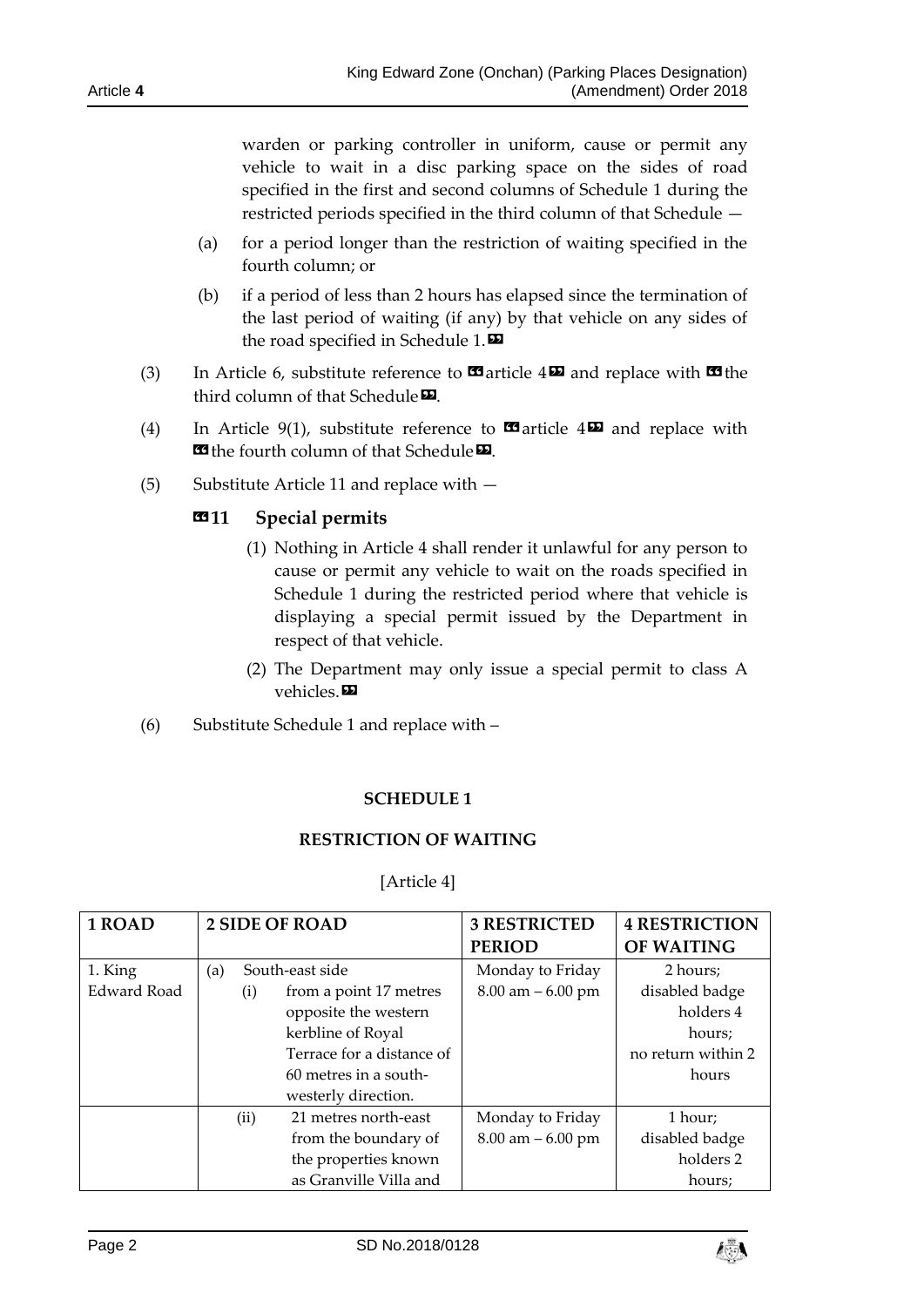|          |     |       | Northcliffe for a        |                      | no return within 2 |
|----------|-----|-------|--------------------------|----------------------|--------------------|
|          |     |       | distance of 22 metres in |                      | hours              |
|          |     |       | a north-easterly         |                      |                    |
|          |     |       | direction.               |                      |                    |
|          |     | (iii) | 20 metres south-west     |                      |                    |
|          |     |       | from the boundary of     |                      |                    |
|          |     |       | properties known as      |                      |                    |
|          |     |       | Granville Villa and      |                      |                    |
|          |     |       | Northcliffe for a        |                      |                    |
|          |     |       | distance of 11 metres in |                      |                    |
|          |     |       | a south-westerly         |                      |                    |
|          |     |       | direction.               |                      |                    |
| 2. Royal | (a) |       | South-east side          | Monday to Friday     | 1 hour;            |
| Avenue   |     | (i)   | from a point 28 metres   | $8.00$ am $-6.00$ pm | disabled badge     |
|          |     |       | north-east of the        |                      | holders 2          |
|          |     |       | northern kerbline of     |                      | hours;             |
|          |     |       | Port Jack for a distance |                      | no return within 2 |
|          |     |       | of 47 metres in a north- |                      | hours              |
|          |     |       | easterly direction.      |                      |                    |
|          | (b) |       | North-west               |                      |                    |
|          |     | (i)   | from a point 22 metres   |                      |                    |
|          |     |       | north-east of the north- |                      |                    |
|          |     |       | eastern kerbline of      |                      |                    |
|          |     |       | Royal Avenue West for    |                      |                    |
|          |     |       | a distance of 26 metres  |                      |                    |
|          |     |       | in a north-easterly      |                      |                    |
|          |     |       | direction.               |                      |                    |
| 3. Royal | (a) |       | South-east side          | Monday to Friday     | 1 hour;            |
| Terrace  |     | (i)   | from a point 107 metres  | $8.00$ am $-6.00$ pm | disabled badge     |
|          |     |       | north-east of the north- |                      | holders 2          |
|          |     |       | east kerbline of King    |                      | hours;             |
|          |     |       | Edward Road for a        |                      | no return within 2 |
|          |     |       | distance of 48 metres in |                      | hours              |
|          |     |       | a north-easterly         |                      |                    |
|          |     |       | direction.               |                      |                    |
|          |     | (ii)  | from a point 57 metres   |                      |                    |
|          |     |       | north-east of the south- |                      |                    |
|          |     |       | eastern kerbline of King |                      |                    |
|          |     |       | Edward Road for a        |                      |                    |
|          |     |       | distance of 42 metres in |                      |                    |
|          |     |       | a north-easterly         |                      |                    |
|          |     |       | direction.               |                      |                    |
|          | (b) |       | North-west side          |                      |                    |
|          |     | (i)   | from a point 9 metres    |                      |                    |
|          |     |       | south-west of the south- |                      |                    |
|          |     |       | western kerbline of      |                      |                    |
|          |     |       | Falkland Drive for a     |                      |                    |
|          |     |       | distance of 78 metres in |                      |                    |
|          |     |       | a south-westerly         |                      |                    |
|          |     |       | direction.               |                      |                    |
|          |     |       | from a point 108 metres  |                      |                    |

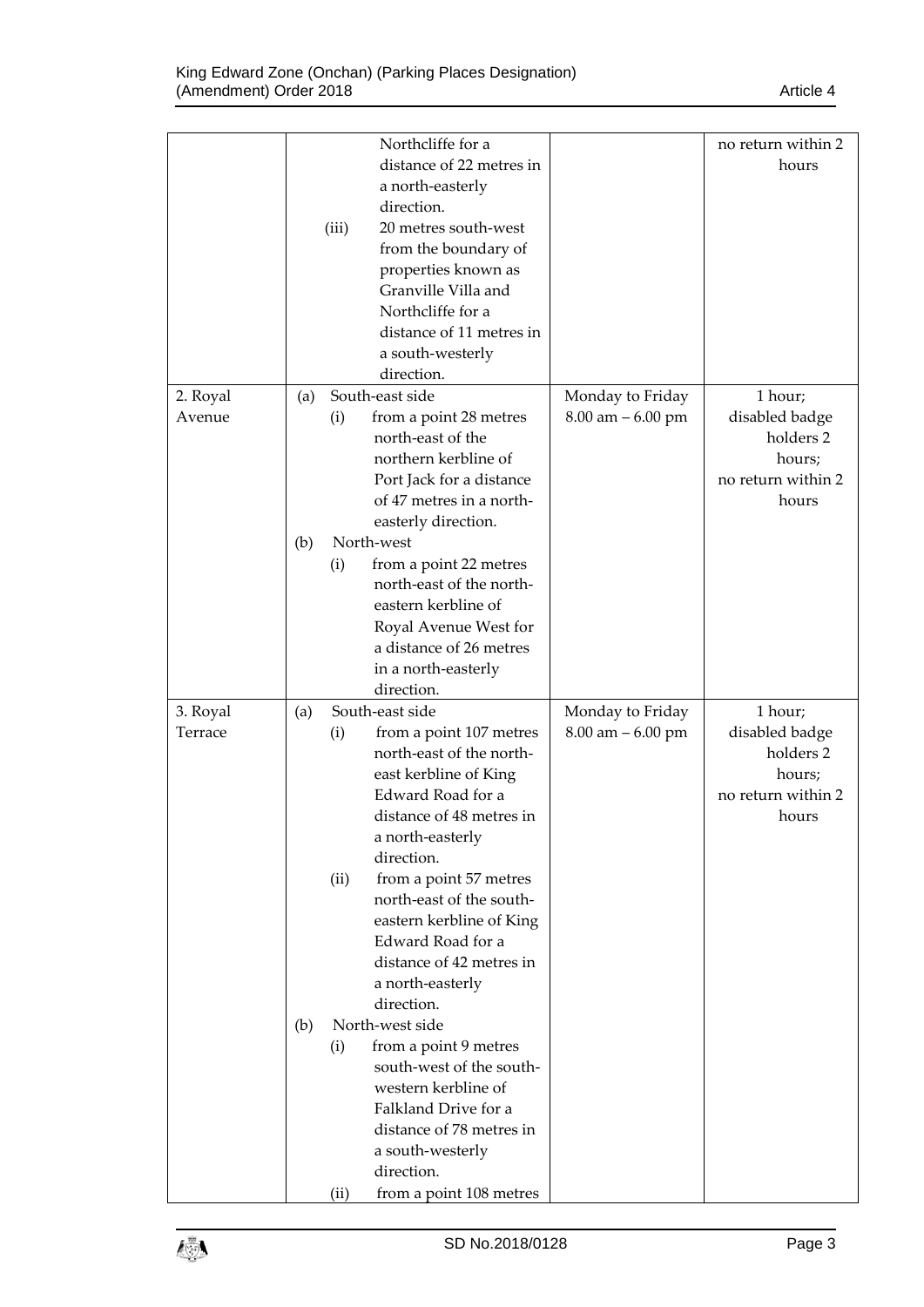|              |     |     | south-west of the south-<br>western kerbline of<br>Falkland Drive for a<br>distance of 18 metres in<br>a south-westerly<br>direction. |                                         |                                                                       |
|--------------|-----|-----|---------------------------------------------------------------------------------------------------------------------------------------|-----------------------------------------|-----------------------------------------------------------------------|
| 4. Port Jack | (a) | (i) | North side<br>from a point 2 metres<br>east of the eastern<br>kerbline of Royal<br>Avenue for a distance                              | Monday to Sunday<br>7.00 am $-10.00$ pm | 1 hour<br>disabled badge<br>holders 2<br>hours;<br>no return within 2 |
|              |     |     | of 28 metres in an<br>easterly direction                                                                                              |                                         | hours                                                                 |

Signed by authority of the Minister for Infrastructure

# **MADE 25 JULY 2018**

#### **TIM COWIN**

*Highway Services*